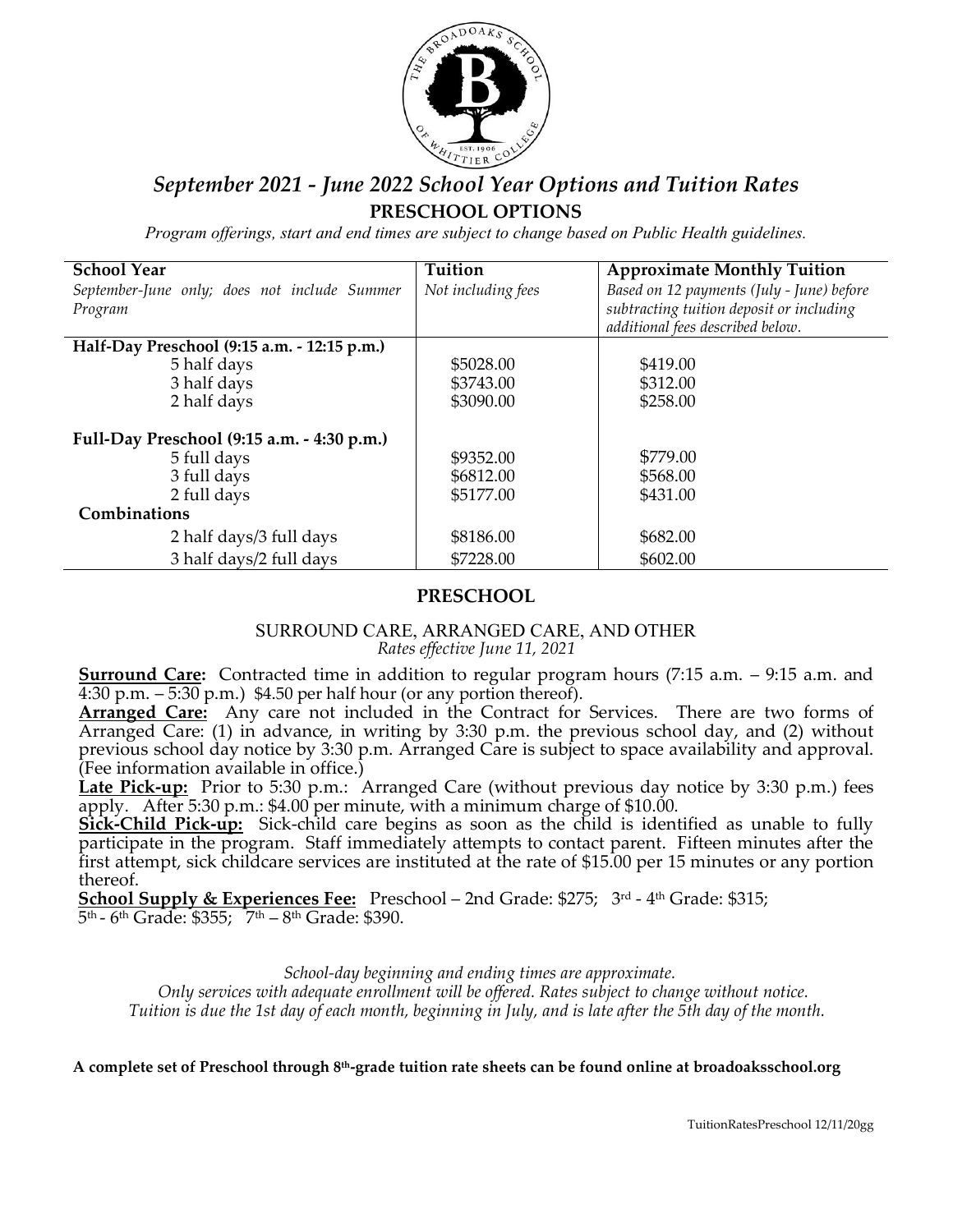

# **2021 Summer Program Preschool Options and Tuition Rate Sheet June 21 - August 13, 2021**

(closed July 2 & July 5)

*Program offerings, start and end times are subject to change based on Public Health guidelines.*

**For students attending Summer Program and the 2021-2022 School Year:** Formula for monthly payments: (Summer Program Tuition + School-Year Tuition + School Supply and Experiences Fee + Surround Care (if applicable) minus non-refundable Tuition Deposits) divided by 12. See *Summer Program Tuition* column below.

**For students attending Summer Program but not the 2021-2022 School Year** (space permitting): Formula for monthly payments: (Summer Program Tuition + Surround Care (if applicable) minus non-refundable Tuition Deposit) divided by 2. These two installments must be paid no later than June 1, 2021 and July 1, 2021. See *Approximate Installment Payments* column below.

*A \$100 non-refundable Application Fee and a \$150 non-refundable Tuition Deposit are required. The Tuition Deposit is subtracted from the total tuition owed.*

#### **SPACE IS EXTREMELY LIMITED.**

Date of initial application is one criterion used to determine acceptance.

|                                                                                                                        |                               | Approximate Installment Payments<br>for Summer-only contracts |          |
|------------------------------------------------------------------------------------------------------------------------|-------------------------------|---------------------------------------------------------------|----------|
|                                                                                                                        | <b>Summer Program Tuition</b> | June 1                                                        | July 1   |
| <b>Half-Day Preschool Summer Program</b><br>9:15 $a.m.-12:15 p.m.(Monday-Friday)$                                      | \$965.00                      | \$483.00                                                      | \$483.00 |
| <b>Full-Day Preschool Summer Program</b><br>9:15 a.m. - 4:30 p.m. (Monday-Thursday)<br>9:15 a.m. - 12:15 p.m. (Friday) | \$1758.00                     | \$879.00                                                      | \$879.00 |

Rates Subject to Change Without Notice

**A complete set of Preschool through 9th grade tuition rate sheets can be found online at broadoaksschool.org.**

TuitionRatesPreschool 2/5/21gg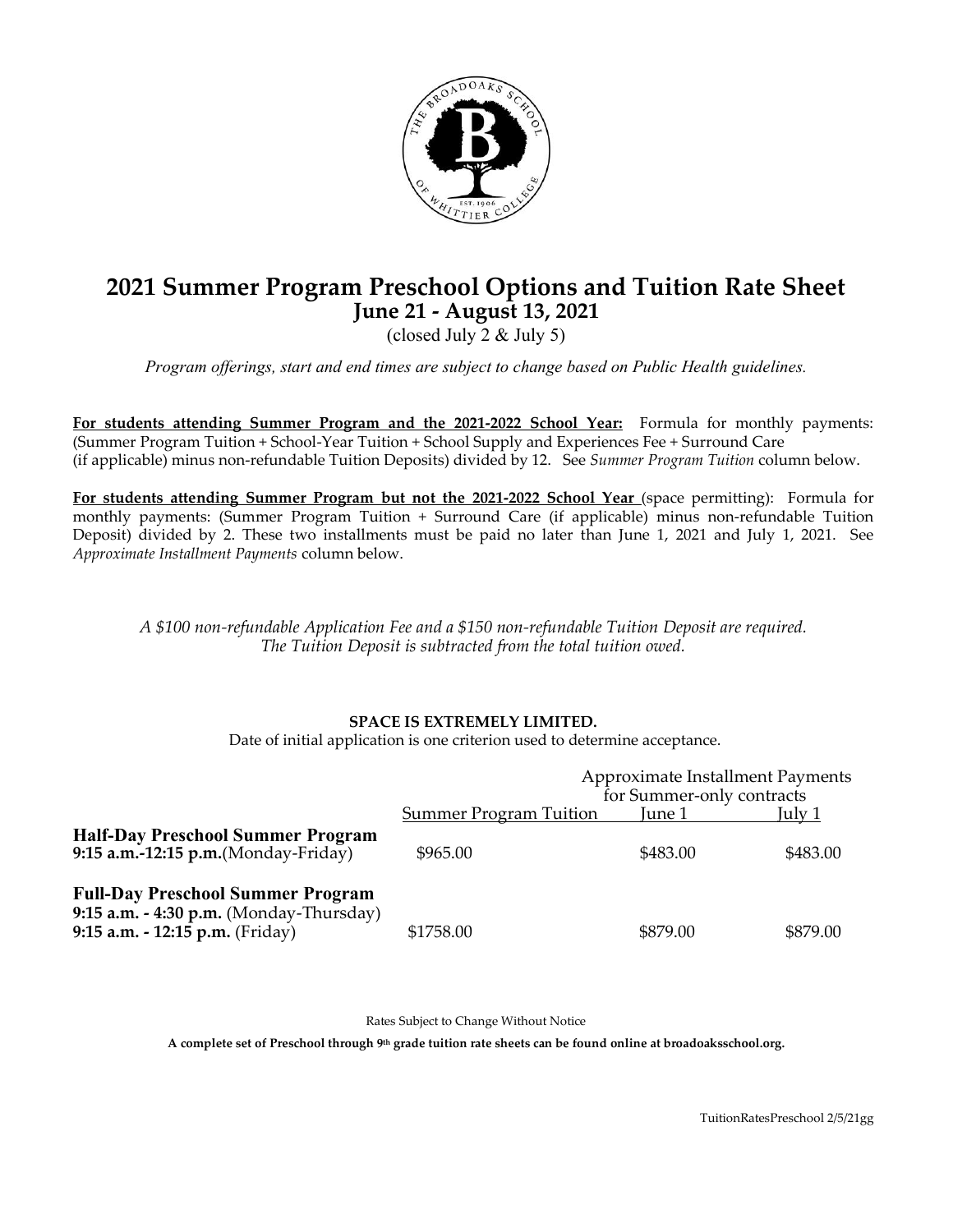

## *September 2021 - June 2022 School Year Options and Tuition Rates* **KINDERGARTEN OPTIONS**

*Program offerings, start and end times are subject to change based on Public Health guidelines.*

| <b>School Year</b>                    |                                                             | Tuition            | <b>Approximate Monthly Tuition</b>   |
|---------------------------------------|-------------------------------------------------------------|--------------------|--------------------------------------|
| September-June only; does not include |                                                             | Not including fees | Based on 12 payments $(july - June)$ |
| Summer Program                        |                                                             |                    | before subtracting tuition deposit   |
|                                       |                                                             |                    |                                      |
|                                       |                                                             |                    | including additional fees<br>or      |
|                                       |                                                             |                    | described below.                     |
| $9:00 - 2:45^*$ Daily                 |                                                             | \$8651.00          | \$721.00                             |
| Parents provide food for lunch.       |                                                             |                    |                                      |
|                                       | 9:00 – 2:45* Daily plus Extended School Day until 4:30 p.m. |                    |                                      |
| $8:50 - 4:30$                         | 1 day per week                                              | \$9172.00          | \$764.00                             |
| $8:50 - 4:30$                         | 2 days per week                                             | \$9643.00          | \$804.00                             |
| $8:50 - 4:30$                         | 3 days per week                                             | \$10011.00         | \$834.00                             |
| $8:50 - 4:30$                         | 4 days per week                                             | \$10348.00         | \$862.00                             |
| $8:50 - 4:30$                         | 5 days per week                                             | \$10657.00         | \$888.00                             |

# **KINDERGARTEN**

## **SURROUND CARE, ARRANGED CARE, AND OTHER**

*Rates effective June 11, 2021*

**Surround Care:** Contracted time in addition to regular program hours (7:15 a.m. – 9:15 a.m. and 4:30 p.m. – 5:30 p.m.) \$4.50 per half hour (or any portion thereof).

**Arranged Care:** Any care not included in the Contract for Services. There are two forms of Arranged Care: (1) in advance, in writing by 3:30 p.m. the previous school day, and (2) without previous school day notice by 3:30 p.m. Arranged Care is subject to space availability and approval. (Fee information available in office.)

**Late Pick-up:** Prior to 5:30 p.m.: Arranged Care (without previous day notice by 3:30 p.m.) fees apply. After 5:30 p.m.: \$4.00 per minute, with a minimum charge of \$10.00.

**Sick-Child Pick-up:** Sick-child care begins as soon as the child is identified as unable to fully participate in the program. Staff immediately attempts to contact parent. Fifteen minutes after the first attempt, sick childcare services are instituted at the rate of \$15.00 per 15 minutes or any portion thereof.

**School Supply & Experiences Fee:** Preschool – 2nd Grade: \$275; 3<sup>rd</sup> - 4<sup>th</sup> Grade: \$315;  $5<sup>th</sup>$  - 6<sup>th</sup> Grade: \$355;  $7<sup>th</sup>$  – 8<sup>th</sup> Grade: \$390.

*\*School-day beginning and ending times are approximate.*

*Only services with adequate enrollment will be offered. Rates subject to change without notice. Tuition is due the 1st day of each month, beginning in July, and is late after the 5th day of the month.*

**A complete set of Preschool through 8th-grade tuition rate sheets can be found online at broadoaksschool.org**

TuitionRatesK 12/15/20gg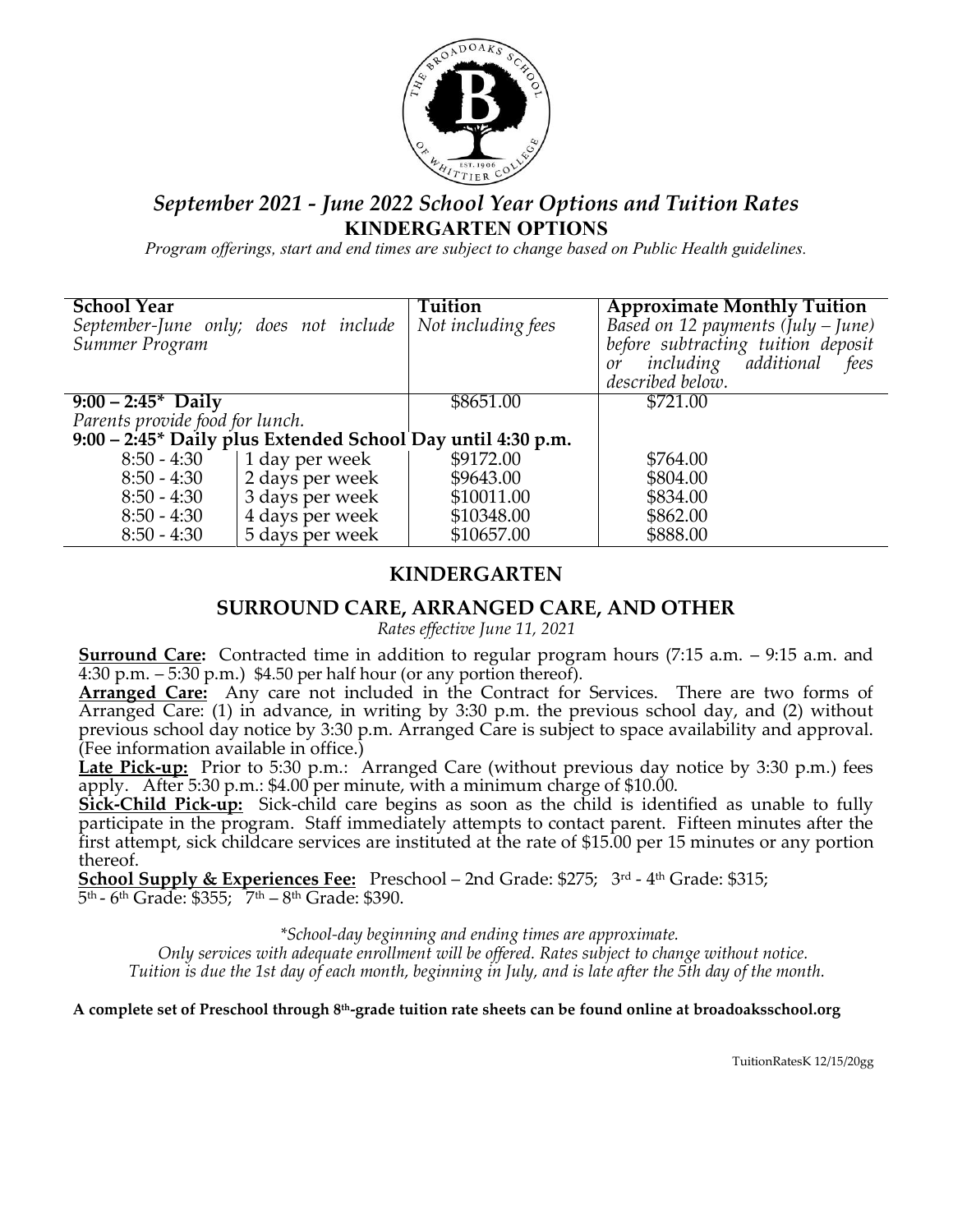

# *September 2021 - June 2022 School Year Options and Tuition Rates* **FIRST- THROUGH FOURTH-GRADE OPTIONS**

*Program offerings, start and end times are subject to change based on Public Health guidelines.*

| <b>School Year</b><br>Summer Program                        | September-June only; does not include | <b>Tuition</b><br>Not including fees | <b>Approximate Monthly Tuition</b><br>Based on 12 payments (July - June)<br>before subtracting tuition deposit<br>including additional fees<br>or<br>described below. |
|-------------------------------------------------------------|---------------------------------------|--------------------------------------|-----------------------------------------------------------------------------------------------------------------------------------------------------------------------|
| $8:50 - 2:55*$ Daily                                        |                                       | \$8778.00                            | \$732.00                                                                                                                                                              |
| Parents provide food for lunch.                             |                                       |                                      |                                                                                                                                                                       |
| 8:50 - 2:55* Daily plus Extended School Day until 4:30 p.m. |                                       |                                      |                                                                                                                                                                       |
| $8:50 - 4:30$                                               | 1 day per week                        | \$9307.00                            | \$776.00                                                                                                                                                              |
| $8:50 - 4:30$                                               | 2 days per week                       | \$9785.00                            | \$815.00                                                                                                                                                              |
| $8:50 - 4:30$                                               | 3 days per week                       | \$10160.00                           | \$847.00                                                                                                                                                              |
| $8:50 - 4:30$                                               | 4 days per week                       | \$10502.00                           | \$875.00                                                                                                                                                              |
| $8:50 - 4:30$                                               | 5 days per week                       | \$10815.00                           | \$901.00                                                                                                                                                              |

## **FIRST THROUGH FOURTH GRADE**

### **SURROUND CARE, ARRANGED CARE, AND OTHER**

*Rates effective June 11, 2021*

**Surround Care:** Contracted time in addition to regular program hours (7:15 a.m. – 9:15 a.m. and 4:30 p.m.  $-5:30$  p.m.) \$4.50 per half hour (or any portion thereof).

**Arranged Care:** Any care not included in the Contract for Services. There are two forms of Arranged Care: (1) in advance, in writing by 3:30 p.m. the previous school day, and (2) without previous school day notice by 3:30 p.m. Arranged Care is subject to space availability and approval. (Fee information available in office.)

**Late Pick-up:** Prior to 5:30 p.m.: Arranged Care (without previous day notice by 3:30 p.m.) fees apply. After 5:30 p.m.: \$4.00 per minute, with a minimum charge of \$10.00.

**Sick-Child Pick-up:** Sick-child care begins as soon as the child is identified as unable to fully participate in the program. Staff immediately attempts to contact parent. Fifteen minutes after the first attempt, sick childcare services are instituted at the rate of \$15.00 per 15 minutes or any portion thereof.

**School Supply & Experiences Fee:** Preschool – 2nd Grade: \$275; 3<sup>rd</sup> - 4<sup>th</sup> Grade: \$315;  $5<sup>th</sup>$  - 6<sup>th</sup> Grade: \$355;  $7<sup>th</sup>$  – 8<sup>th</sup> Grade: \$390.

*\*School-day beginning and ending times are approximate.*

*Only services with adequate enrollment will be offered. Rates subject to change without notice. Tuition is due the 1st day of each month, beginning in July, and is late after the 5th day of the month.*

**A complete set of Preschool through 8th-grade tuition rate sheets can be found online at broadoaksschool.org**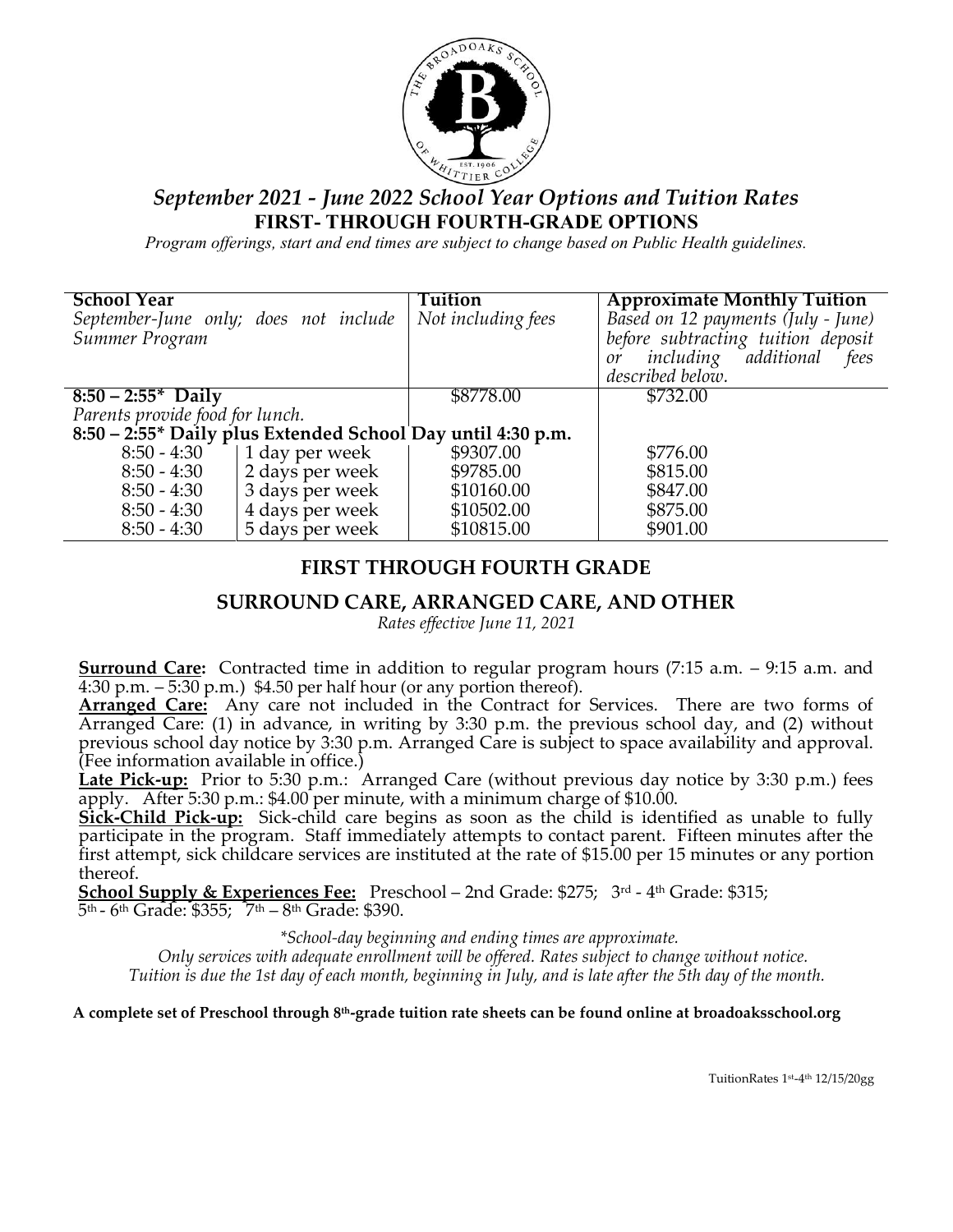

# *September 2021 - June 2022 School Year Options and Tuition Rates* **FIFTH- AND SIXTH-GRADE OPTIONS**

*Program offerings, start and end times are subject to change based on Public Health guidelines.*

| <b>School Year</b><br>Summer Program | September-June only; does not include | Tuition<br>Not including fees                                  | <b>Approximate Monthly Tuition</b><br>Based on 12 payments $(july - June)$<br>before subtracting tuition deposit<br>including additional fees<br>or<br>described below. |
|--------------------------------------|---------------------------------------|----------------------------------------------------------------|-------------------------------------------------------------------------------------------------------------------------------------------------------------------------|
| $8:45 - 3:15^*$ Daily                |                                       | \$9109.00                                                      | \$759.00                                                                                                                                                                |
| Parents provide food for lunch.      |                                       |                                                                |                                                                                                                                                                         |
|                                      |                                       | 8:45 - 3:15* Daily plus Extended Day Study Hall until 4:30p.m. |                                                                                                                                                                         |
| $8:45 - 4:30$                        | 1 day per week                        | \$9572.00                                                      | \$798.00                                                                                                                                                                |
| $8:45 - 4:30$                        | 2 days per week                       | \$9975.00                                                      | \$831.00                                                                                                                                                                |
| $8:45 - 4:30$                        | 3 days per week                       | \$10265.00                                                     | \$855.00                                                                                                                                                                |
| $8:45 - 4:30$                        | 4 days per week                       | \$10625.00                                                     | \$885.00                                                                                                                                                                |
| $8:45 - 4:30$                        | 5 days per week                       | \$10867.00                                                     | \$906.00                                                                                                                                                                |

# **FIFTH AND SIXTH GRADE**

## **SURROUND CARE, ARRANGED CARE, AND OTHER**

*Rates effective June 11, 2021*

**Surround Care:** Contracted time in addition to regular program hours (7:15 a.m. – 9:15 a.m. and 4:30 p.m.  $-5:30$  p.m.) \$4.50 per half hour (or any portion thereof).

**Arranged Care:** Any care not included in the Contract for Services. There are two forms of Arranged Care: (1) in advance, in writing by 3:30 p.m. the previous school day, and (2) without previous school day notice by 3:30 p.m. Arranged Care is subject to space availability and approval. (Fee information available in office.)

**Late Pick-up:** Prior to 5:30 p.m.: Arranged Care (without previous day notice by 3:30 p.m.) fees apply. After 5:30 p.m.: \$4.00 per minute, with a minimum charge of \$10.00.

**Sick-Child Pick-up:** Sick-child care begins as soon as the child is identified as unable to fully participate in the program. Staff immediately attempts to contact parent. Fifteen minutes after the first attempt, sick childcare services are instituted at the rate of \$15.00 per 15 minutes or any portion thereof.

**School Supply & Experiences Fee:** Preschool – 2nd Grade: \$275; 3<sup>rd</sup> - 4<sup>th</sup> Grade: \$315;  $5<sup>th</sup>$  - 6<sup>th</sup> Grade: \$355;  $7<sup>th</sup>$  – 8<sup>th</sup> Grade: \$390.

*\*School-day beginning and ending times are approximate.*

*Only services with adequate enrollment will be offered. Rates subject to change without notice. Tuition is due the 1st day of each month, beginning in July, and is late after the 5th day of the month.*

**A complete set of Preschool through 8th-grade tuition rate sheets can be found online at broadoaksschool.org**